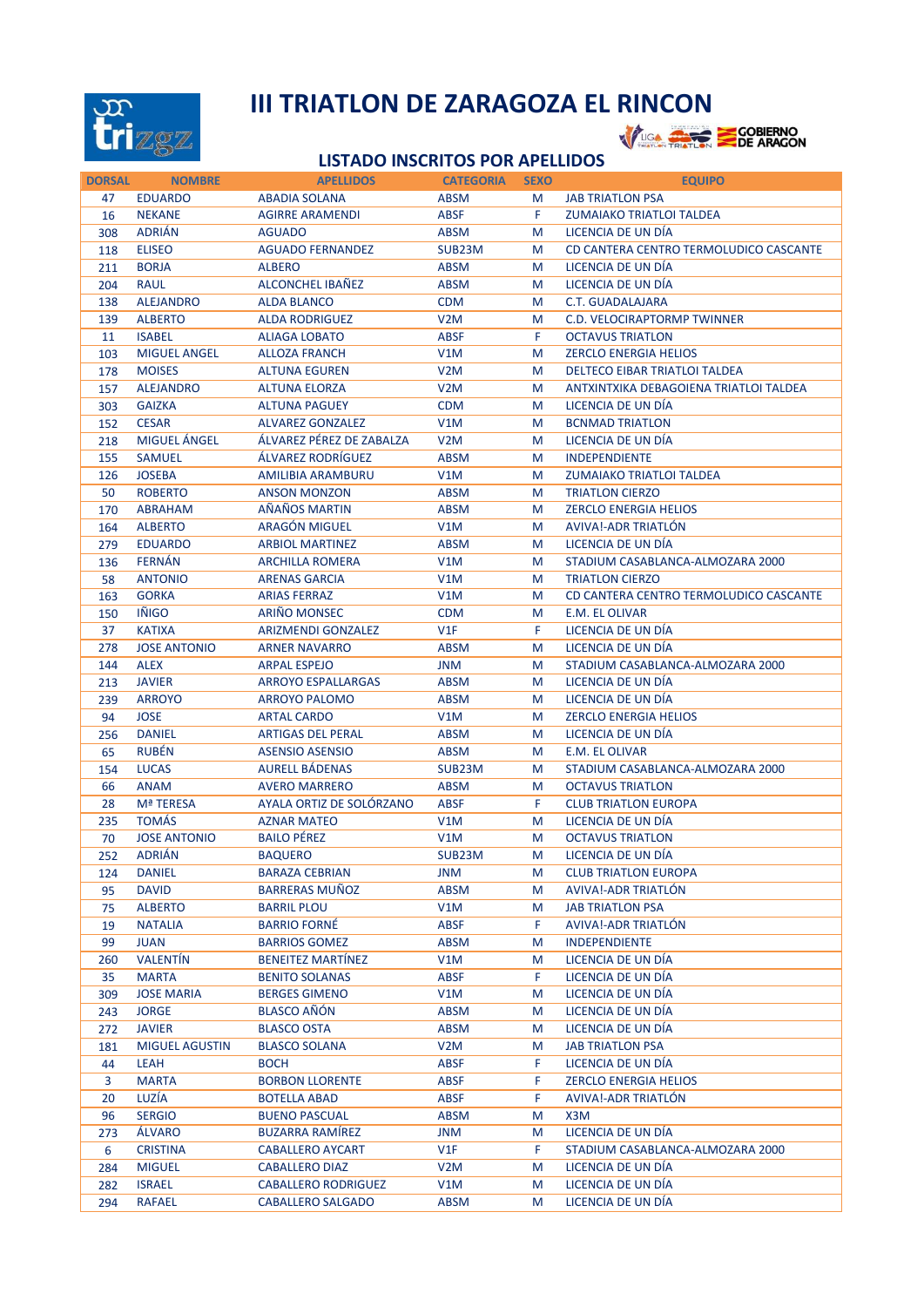| 112            | <b>LUIS</b>         | <b>CACHO BITRIA</b>            | V <sub>2</sub> M | M  | <b>CLUB ATLETISMO BARBASTRO</b>          |
|----------------|---------------------|--------------------------------|------------------|----|------------------------------------------|
| 74             | <b>JAIME</b>        | <b>CAJAL OMELLA</b>            | <b>ABSM</b>      | M  | <b>INDEPENDIENTE</b>                     |
| 258            | <b>MARCOS</b>       | <b>CANELA PORCEL</b>           | V1M              | M  | LICENCIA DE UN DÍA                       |
| 299            | <b>JORGE</b>        | <b>CANTORAL GARCIA</b>         | <b>ABSM</b>      | M  | LICENCIA DE UN DÍA                       |
| 251            | <b>EDGAR</b>        | <b>CARCELERO DE PABLO</b>      | V1M              | M  | LICENCIA DE UN DÍA                       |
| 307            | <b>JULIAN</b>       | <b>CARMONA VILLANUEVA</b>      | <b>ABSM</b>      | M  | LICENCIA DE UN DÍA                       |
|                |                     |                                |                  |    | <b>ENPHORMA TRIATLON SAN AGUSTIN DEL</b> |
| 29             | ANNA R.             | <b>CARNES VERGES</b>           | V1F              | F. | <b>GUADALIX</b>                          |
| 224            | <b>JOSE LUIS</b>    | <b>CARNICER ESCUSOL</b>        | V <sub>2</sub> M | M  | LICENCIA DE UN DÍA                       |
| 281            | <b>JOAQUIN</b>      | <b>CARNICERO HERNÁNDEZ</b>     | <b>ABSM</b>      | M  | LICENCIA DE UN DÍA                       |
| 38             | <b>ANA</b>          | <b>CASADEVANTE</b>             | V1F              | F  | LICENCIA DE UN DÍA                       |
|                | <b>JAVIER</b>       | <b>CASALÉ GARCÍA</b>           | <b>ABSM</b>      | M  | LICENCIA DE UN DÍA                       |
| 305            |                     |                                |                  |    |                                          |
| 8              | <b>MARTA</b>        | <b>CASTRO RODRÍGUEZ</b>        | <b>ABSF</b>      | F. | <b>TRIATLON CIERZO</b>                   |
| 226            | <b>SANTIAGO</b>     | <b>CEBRIAN ALCAINE</b>         | <b>ABSM</b>      | M  | LICENCIA DE UN DÍA                       |
| $\overline{7}$ | <b>ROSANA</b>       | <b>CERON ZORRAQUINO</b>        | <b>ABSF</b>      | F. | <b>TRIATLON CIERZO</b>                   |
| 141            | <b>DAVID</b>        | <b>CINCA HERRERO</b>           | <b>ABSM</b>      | M  | <b>OCTAVUS TRIATLON</b>                  |
| 173            | <b>JUAN</b>         | <b>CLEMENTE-ALLOZA GAZTELU</b> | <b>ABSM</b>      | M  | STADIUM CASABLANCA-ALMOZARA 2000         |
| 51             | <b>SERGIO</b>       | <b>COBOS LANA</b>              | ABSM             | M  | <b>OCTAVUS TRIATLON</b>                  |
| 45             | <b>SERGIO</b>       | <b>COMPÉS GARCÍA</b>           | SUB23M           | M  | <b>ZERCLO ENERGIA HELIOS</b>             |
| 206            | <b>DANIEL</b>       | <b>CONDE MATTOS</b>            | V1M              | M  | LICENCIA DE UN DÍA                       |
| 271            | <b>DAVID</b>        | <b>CONSTANTE LOZANO</b>        | V1M              | M  | LICENCIA DE UN DÍA                       |
| 71             | <b>GERMAN</b>       | <b>CONTE PEREZ</b>             | V1M              | M  | AVIVA!-ADR TRIATLON                      |
| 85             | <b>ADRIÁN</b>       | <b>CÓRDOBA PÉREZ</b>           | SUB23M           | M  | <b>CLUB TRIATLON EUROPA</b>              |
| 240            | <b>JAVIER</b>       | <b>COSCOLLA PARALED</b>        | <b>CDM</b>       | M  | LICENCIA DE UN DÍA                       |
| 241            | <b>JOSE ENRIQUE</b> | <b>COSCOLLA PARALED</b>        | SUB23M           | M  | LICENCIA DE UN DÍA                       |
| 130            | <b>ANDREI</b>       | <b>CRISAN</b>                  | SUB23M           | M  | <b>CLUB TRIATLON EUROPA</b>              |
| 214            | <b>JORGE</b>        | <b>CRUZ RODRIGUEZ</b>          | V2M              | M  | LICENCIA DE UN DÍA                       |
| 222            | <b>DAVID</b>        | <b>CRUZ SERRANO</b>            | V1M              | M  | LICENCIA DE UN DÍA                       |
| 270            | <b>JAIME</b>        | <b>CUBERO NOVELL</b>           | V1M              | M  | LICENCIA DE UN DÍA                       |
| 217            | <b>IVÁN</b>         | <b>CURIESES VELAZQUEZ</b>      | <b>ABSM</b>      | M  | LICENCIA DE UN DÍA                       |
| 231            | <b>RAUL</b>         | DE DIEGO ROYO                  | <b>ABSM</b>      | M  | LICENCIA DE UN DÍA                       |
| 250            | <b>ISRAEL</b>       | DE LA FUENTE JIMENEZ           | V1M              | M  | LICENCIA DE UN DÍA                       |
|                | <b>EUGENIA</b>      | DE LA IGLESIA PALACIOS         | <b>ABSF</b>      | F. | <b>TRIATLON CIERZO</b>                   |
| 15             |                     |                                |                  |    |                                          |
| 68             | <b>IGNACIO</b>      | DIAZ-CRESPO VASALLO            | V1M              | M  | <b>TRIATLON CIERZO</b>                   |
| 255            | <b>MIGUEL</b>       | <b>DONOSO LAZARO</b>           | <b>ABSM</b>      | M  | LICENCIA DE UN DÍA                       |
| 125            | <b>CARLOS</b>       | <b>ECHEVERRIA REDRADO</b>      | <b>ABSM</b>      | M  | <b>TRANSPORTES SOLA TARAZONA</b>         |
| 190            | <b>JACOBO</b>       | <b>ELIZALDE MARTINEZ</b>       | <b>ABSM</b>      | M  | LICENCIA DE UN DÍA                       |
| 196            | <b>ALVARO</b>       | <b>ERDOCIAÍN TIRADO</b>        | <b>ABSM</b>      | M  | LICENCIA DE UN DÍA                       |
| 111            | <b>JOSE MIGUEL</b>  | <b>ESCARIO MUR</b>             | V <sub>2</sub> M | M  | <b>CLUB ATLETISMO BARBASTRO</b>          |
| 122            | <b>PABLO</b>        | <b>ESCRIBANO MARTINEZ</b>      | <b>ABSM</b>      | M  | <b>TRANSPORTES SOLA TARAZONA</b>         |
| 43             | <b>MARÍA</b>        | <b>ESPAÑA</b>                  | <b>ABSF</b>      | F. | LICENCIA DE UN DÍA                       |
| 86             | <b>ALVARO</b>       | <b>ESPEJO GARRIDO</b>          | V1M              | M  | <b>INDEPENDIENTE</b>                     |
| 171            | <b>DANIEL</b>       | <b>ESTEBAN GARCIA</b>          | ABSM             | М  | <b>CLUB TRIATLON EUROPA</b>              |
| 30             | <b>MARILUZ</b>      | <b>FAJARDO MILLAN</b>          | V1F              | F. | LICENCIA DE UN DÍA                       |
| 10             | <b>MARTA</b>        | <b>FARRES SOLER</b>            | <b>ABSF</b>      | F. | <b>TRIATLON CIERZO</b>                   |
| 265            | <b>DIEGO</b>        | FERNANDEZ                      | SUB23M           | M  | LICENCIA DE UN DÍA                       |
| 114            | ÓSCAR               | FERNÁNDEZ CIVIETA              | <b>ABSM</b>      | M  | <b>INDEPENDIENTE</b>                     |
| 293            | <b>ALBERTO</b>      | <b>FERNANDEZ DIEZ</b>          | <b>ABSM</b>      | M  | LICENCIA DE UN DÍA                       |
| 221            | <b>FCO. JAVIER</b>  | FERNÁNDEZ SORIANO              | V2M              | М  | LICENCIA DE UN DÍA                       |
| 292            | <b>IGOR</b>         | <b>FOMBELLIDA MONTERO</b>      | <b>ABSM</b>      | М  | LICENCIA DE UN DÍA                       |
| 254            | <b>ANTONIO</b>      | <b>GÁLLEGO TORRALBA</b>        | V1M              | M  | LICENCIA DE UN DÍA                       |
| 183            | <b>JAVIER</b>       | <b>GALVAN SERRANO</b>          | <b>CDM</b>       | M  | E.M. EL OLIVAR                           |
| 135            | <b>DIEGO</b>        | <b>GALVE MAYOR</b>             | ABSM             | M  | STADIUM CASABLANCA-ALMOZARA 2000         |
| 234            | <b>ALFREDO</b>      | <b>GARCES GARGALLO</b>         | V1M              | M  | LICENCIA DE UN DÍA                       |
| 230            | <b>GUILLERMO</b>    | <b>GARCÍA</b>                  | <b>ABSM</b>      | М  | LICENCIA DE UN DÍA                       |
|                |                     |                                |                  |    |                                          |
| 121            | <b>RUBEN</b>        | <b>GARCIA GARCES</b>           | ABSM             | М  | <b>JAB TRIATLON PSA</b>                  |
| 176            | <b>ALEJANDRO</b>    | <b>GARCIA GIMENEZ</b>          | <b>ABSM</b>      | М  | STADIUM CASABLANCA-ALMOZARA 2000         |
| 277            | <b>DANIEL</b>       | <b>GARCIA LERMA</b>            | ABSM             | М  | LICENCIA DE UN DÍA                       |
| 88             | <b>JOSE MARIA</b>   | <b>GARCIA PRIOR</b>            | V1M              | M  | <b>TRYNERS HARO</b>                      |
| 110            | ALEJANDRO           | <b>GARCIA RUIZ</b>             | <b>ABSM</b>      | M  | E.M. EL OLIVAR                           |
| 161            | LUIS ALBERTO        | <b>GARCIA SANZ</b>             | V1M              | M  | <b>5 VILLAS TRIATLON</b>                 |
| 208            | <b>WALDO</b>        | <b>GARGALLO</b>                | V <sub>2</sub> M | M  | LICENCIA DE UN DÍA                       |
| 61             | <b>ALEJANDRO</b>    | <b>GASCON LOPEZ</b>            | ABSM             | М  | <b>TRIATLON CIERZO</b>                   |
| 17             | <b>CARMEN</b>       | <b>GIL ARAUZO</b>              | V <sub>2F</sub>  | F. | <b>ZERCLO ENERGIA HELIOS</b>             |
| 25             | <b>MARTA</b>        | <b>GIL GREGORIO</b>            | <b>JNF</b>       | F. | <b>CLUB TRIATLON EUROPA</b>              |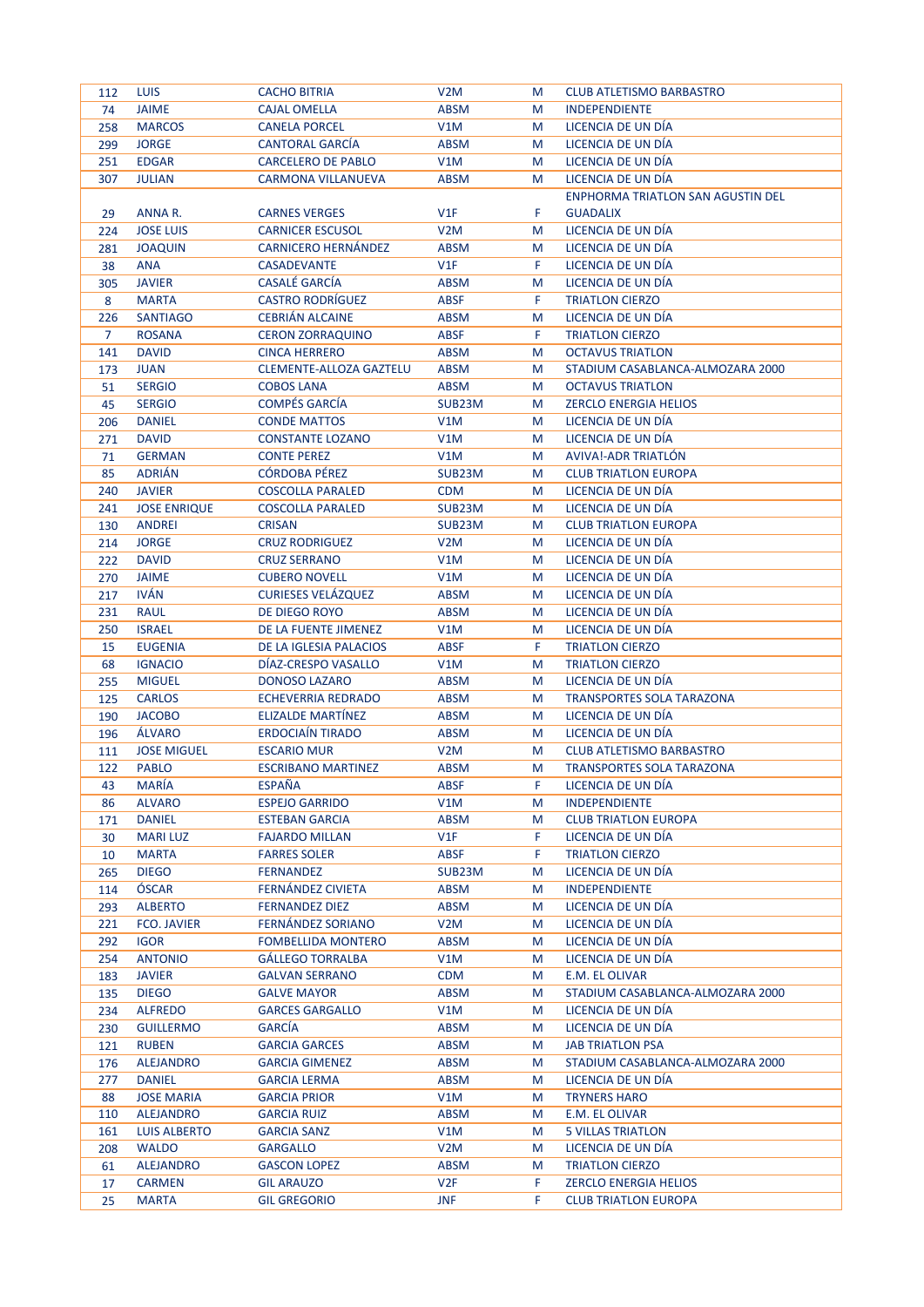| 69  | <b>SERGIO</b>       | <b>GOMEZ GERIQUE</b>       | <b>ABSM</b>      | M | <b>TRIATLON CIERZO</b>             |
|-----|---------------------|----------------------------|------------------|---|------------------------------------|
| 34  | <b>NAGORE</b>       | <b>GOMEZ MARTINEZ</b>      | ABSF             | F | LICENCIA DE UN DÍA                 |
| 311 | <b>DAVID</b>        | <b>GONZALEZ BUITRON</b>    | <b>ABSM</b>      | M | LICENCIA DE UN DÍA                 |
| 40  | <b>JERUSALEN</b>    | <b>GONZALEZ CAZORLA</b>    | V1F              | F | LICENCIA DE UN DÍA                 |
| 90  | <b>FERNANDO</b>     | <b>GONZALEZ GIL</b>        | V1M              | M | <b>OCTAVUS TRIATLON</b>            |
| 180 | <b>JESUS JAVIER</b> | GONZÁLEZ MUÑOZ             | V2M              | M | <b>JAB TRIATLON PSA</b>            |
| 105 | <b>MIGUEL ANGEL</b> | <b>GONZALEZ ONDOÑO</b>     | V2M              | M | AVIVA!-ADR TRIATLON                |
| 304 | <b>ADRIAN</b>       | <b>GONZALVO GARULO</b>     | <b>ABSM</b>      | M | LICENCIA DE UN DÍA                 |
| 81  | <b>RAUL</b>         | <b>GORDILLO RAMOS</b>      | V1M              | M | <b>CLUB TRIATLON EUROPA</b>        |
| 63  | <b>DANIEL</b>       | <b>GRACIA LAIN</b>         | V1M              | M | <b>CORRECAMINOS ALFINDEN</b>       |
| 298 | <b>DIEGO</b>        | <b>GRACIA SÁNCHEZ</b>      | V1M              | M | LICENCIA DE UN DÍA                 |
| 77  | <b>ADRIAN</b>       | <b>GRACIA TORRES</b>       | <b>ABSM</b>      | M | <b>OCTAVUS TRIATLON</b>            |
|     | <b>JAIME</b>        | <b>GRACIA VITORIA</b>      | <b>ABSM</b>      | M | <b>ZERCLO ENERGIA HELIOS</b>       |
| 168 |                     |                            |                  |   |                                    |
| 113 | <b>LUIS ANTONIO</b> | <b>GUERRA BOZAL</b>        | V2M              | M | A340KALFAJARIN                     |
| 232 | <b>NACHO</b>        | <b>GUERRERO ANTIN</b>      | <b>ABSM</b>      | M | LICENCIA DE UN DÍA                 |
| 236 | <b>FERNANDO</b>     | <b>GURUCEAGA GÓMEZ</b>     | <b>ABSM</b>      | M | LICENCIA DE UN DÍA                 |
| 13  | <b>NAYRA</b>        | <b>HERNANDEZ SANTANA</b>   | <b>ABSF</b>      | F | STADIUM CASABLANCA-ALMOZARA 2000   |
| 55  | <b>AITAMI</b>       | <b>HERNÁNDEZ SANTANA</b>   | <b>ABSM</b>      | M | TRIATLÓN UNIVERSITARIO DE MADRID   |
| 194 | <b>ALBERTO</b>      | <b>HERNANDEZ SANZ</b>      | <b>ABSM</b>      | M | LICENCIA DE UN DÍA                 |
| 22  | <b>MARTA</b>        | <b>HERNANDEZ SOLE</b>      | <b>ABSF</b>      | F | <b>OCTAVUS TRIATLON</b>            |
| 237 | <b>ALEJANDRO</b>    | <b>HERRAEZ</b>             | <b>ABSM</b>      | M | LICENCIA DE UN DÍA                 |
| 182 | <b>OSCAR MANUEL</b> | <b>HERRANDO BAGÜÉS</b>     | V1M              | M | A340KALFAJARIN                     |
| 187 | <b>EDUARDO</b>      | <b>HIDALGO AGUILAR</b>     | V1M              | M | LICENCIA DE UN DÍA                 |
| 156 | <b>DAVID</b>        | <b>INAZ MONTERDE</b>       | <b>ABSM</b>      | M | <b>JAB TRIATLON PSA</b>            |
| 188 | <b>SANTIAGO</b>     | <b>IRANZO RIBA</b>         | <b>ABSM</b>      | M | LICENCIA DE UN DÍA                 |
| 253 | <b>ALVARO</b>       | <b>IZQUIERDO IBÁÑEZ</b>    | SUB23M           | M | LICENCIA DE UN DÍA                 |
| 257 | <b>JOSE MANUEL</b>  | <b>JIMENEZ FERNANDEZ</b>   | V1M              | M | LICENCIA DE UN DÍA                 |
| 259 | <b>YONE</b>         | <b>JIMENEZ MEDINA</b>      | <b>ABSM</b>      | M | LICENCIA DE UN DÍA                 |
| 53  | <b>EDUARDO</b>      | <b>JIMENEZ SCHUHMACHER</b> | V1M              | M | STADIUM CASABLANCA-ALMOZARA 2000   |
| 41  | <b>CECILIA</b>      | <b>JIMENEZ VERGARA</b>     | <b>ABSF</b>      | F | LICENCIA DE UN DÍA                 |
| 97  | <b>CESAR</b>        | LABARGA GALINDO            | V1M              | M | <b>OCTAVUS TRIATLON</b>            |
| 107 | <b>JORGE</b>        | LACAMBRA PUERTOLAS         | SUB23M           | M | <b>INDEPENDIENTE</b>               |
| 223 | <b>RUBÉN</b>        | LACAMBRA PUERTOLAS         | <b>ABSM</b>      | M | LICENCIA DE UN DÍA                 |
| 133 | <b>HÉCTOR</b>       | LAGRANJA MENJÓN            | <b>ABSM</b>      | M | <b>5 VILLAS TRIATLON</b>           |
| 59  | <b>DIEGO</b>        | LAHUERTA BLANCO            | <b>ABSM</b>      | M | <b>TRIATLON CIERZO</b>             |
| 246 | <b>FRANCISCO</b>    | LAJUSTICIA COSTÁN          | V1M              | M | LICENCIA DE UN DÍA                 |
| 91  | <b>PEDRO</b>        | <b>LAMBEA ANSO</b>         | V1M              | M | <b>OCTAVUS TRIATLON</b>            |
| 247 | <b>MIGUEL ANGEL</b> | <b>LARROSA FRANCO</b>      | V <sub>2</sub> M | M | LICENCIA DE UN DÍA                 |
| 137 | <b>DANIEL</b>       | <b>LARROY GUILLEN</b>      | <b>ABSM</b>      | M | <b>CLUB TRIATLON EUROPA</b>        |
| 147 | <b>JAVIER</b>       | <b>LASANTA AZCONA</b>      | <b>ABSM</b>      | M | S.D.R. ARENAS                      |
| 244 | <b>SERGIO</b>       | LAZARO MAINAR              | ABSM             | M | LICENCIA DE UN DIA                 |
|     | <b>FRANCISCO</b>    | LECIÑENA ALFAMBRA          | SUB23M           |   | <b>TRIATLON CIERZO</b>             |
| 145 |                     |                            |                  | M |                                    |
| 297 | <b>ALVARO</b>       | LEÓN SUBÍAS                | <b>ABSM</b>      | M | LICENCIA DE UN DÍA                 |
| 175 | <b>FCO JAVIER</b>   | <b>LIZAMA MARTINEZ</b>     | V1M              | M | A340KALFAJARIN                     |
| 192 | <b>PAUL</b>         | <b>LOBERA CRUZ</b>         | <b>ABSM</b>      | M | LICENCIA DE UN DÍA                 |
| 62  | <b>OSCAR</b>        | LONGAS JUSTE               | V1M              | M | <b>OCTAVUS TRIATLON</b>            |
| 227 | <b>MIGUEL ANGEL</b> | LOPE DOMINGO               | V2M              | M | LICENCIA DE UN DÍA                 |
| 233 | <b>HECTOR</b>       | LOPEZ CARBALLIDO           | <b>ABSM</b>      | M | LICENCIA DE UN DÍA                 |
| 216 | <b>PABLO JAVIER</b> | LÓPEZ ZALDÍVAR             | <b>ABSM</b>      | M | LICENCIA DE UN DÍA                 |
| 46  | LIZER               | <b>LORENTE ALPERTE</b>     | <b>ABSM</b>      | M | <b>ZERCLO ENERGIA HELIOS</b>       |
| 159 | <b>JOSE LUIS</b>    | <b>LORENTE LUSILLA</b>     | V1M              | M | <b>OCTAVUS TRIATLON</b>            |
| 120 | <b>JAVIER</b>       | <b>LORENTE MAGEN</b>       | <b>ABSM</b>      | M | <b>JAB TRIATLON PSA</b>            |
| 98  | <b>JORGE</b>        | LUIS CASANOVA              | V1M              | M | <b>INDEPENDIENTE</b>               |
| 89  | <b>SERGIO</b>       | <b>MACHIN MORENO</b>       | <b>ABSM</b>      | M | DEPORAMA JOVEN IN TRIATLON SORIANO |
| 149 | <b>GORKA</b>        | <b>MANGAS NUNEZ</b>        | <b>ABSM</b>      | M | <b>INDEPENDIENTE</b>               |
| 191 | <b>JOSE CARLOS</b>  | <b>MARCEN COBOS</b>        | <b>ABSM</b>      | M | LICENCIA DE UN DÍA                 |
| 79  | <b>KIKO</b>         | <b>MARCO AGUILAR</b>       | V1M              | M | E.M. EL OLIVAR                     |
| 300 | <b>ALVARO</b>       | <b>MARCO CAZCARRA</b>      | <b>ABSM</b>      | M | LICENCIA DE UN DÍA                 |
|     |                     | MARTIN DE VALMASEDA        |                  |   |                                    |
| 83  | <b>MANUEL</b>       | <b>MARTINEZ</b>            | V2M              | M | PERLAS TRIATLÓN COLMENAR VIEJO     |
| 82  | <b>DANIEL</b>       | <b>MARTIN ESCUER</b>       | <b>ABSM</b>      | M | E.M. EL OLIVAR                     |
| 302 | <b>PABLO</b>        | <b>MARTIN FERNANDEZ</b>    | <b>ABSM</b>      | M | LICENCIA DE UN DÍA                 |
| 167 | <b>MANUEL</b>       | <b>MARTIN IRANZO</b>       | <b>CDM</b>       | M | STADIUM CASABLANCA-ALMOZARA 2000   |
| 285 | <b>JOSE</b>         | <b>MARTIN MOROS</b>        | V1M              | M | LICENCIA DE UN DÍA                 |
|     |                     |                            |                  |   |                                    |
| 263 | <b>CARLOS</b>       | <b>MARTIN SALVADOR</b>     | SUB23M           | M | LICENCIA DE UN DÍA                 |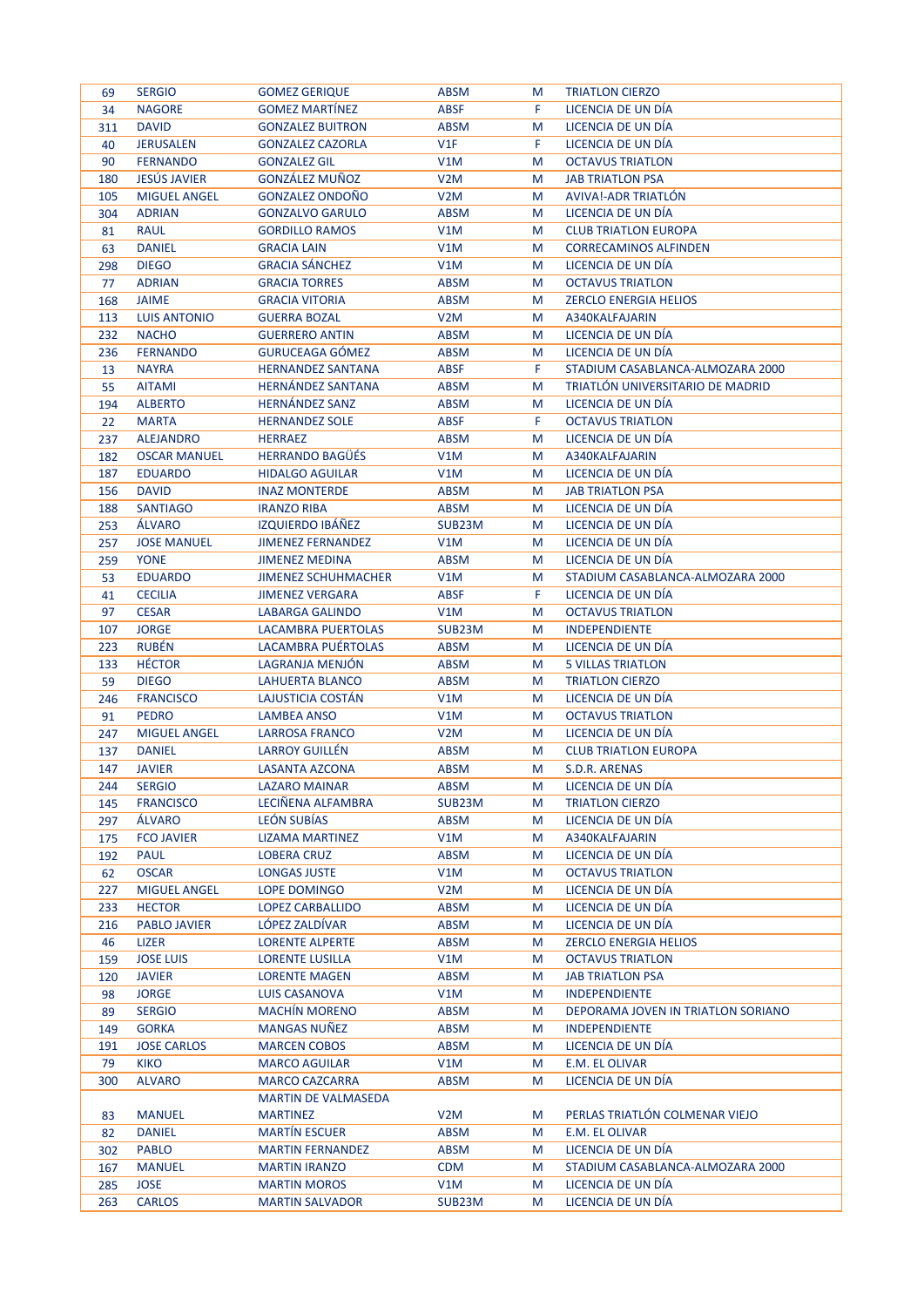| 119          | SANTIAGO GERMÁN MARTÍN ULECIA |                           | V1M              | M  | <b>CLUB ATLETISMO BARBASTRO</b>         |
|--------------|-------------------------------|---------------------------|------------------|----|-----------------------------------------|
| 92           | RAÚL                          | <b>MARTÍNEZ AGUDO</b>     | <b>ABSM</b>      | M  | <b>CLUB TRIATLON EUROPA</b>             |
| 248          | VICTOR M.                     | <b>MARTINEZ CONDE</b>     | V1M              | M  | LICENCIA DE UN DÍA                      |
| 134          | <b>DIEGO</b>                  | <b>MARTÍNEZ MARRODÁN</b>  | <b>ABSM</b>      | M  | <b>TRIATLON CIERZO</b>                  |
| 290          | <b>LAUREANO</b>               | <b>MAYOR RAMOS</b>        | ABSM             | M  | LICENCIA DE UN DÍA                      |
| 148          | <b>ENRIQUE</b>                | <b>MAYORAL CASTILLO</b>   | V1M              | M  | <b>TRIATLON BAJO GALLEGO</b>            |
|              |                               | <b>MAYORAL CASTILLO</b>   |                  |    |                                         |
| 312          | <b>SANTIAGO</b>               |                           | V1M              | M  | LICENCIA DE UN DÍA                      |
| 202          | <b>RUBEN</b>                  | <b>MERINO GALICIA</b>     | <b>ABSM</b>      | M  | LICENCIA DE UN DÍA                      |
| 142          | <b>JOSÉ LUIS</b>              | <b>MIGUEL ORTIZ</b>       | V1M              | M  | AVIVA!-ADR TRIATLON                     |
| 39           | <b>ANGELES</b>                | <b>MINDAN VALLES</b>      | V1F              | F  | LICENCIA DE UN DÍA                      |
| 127          | <b>ANTONIO</b>                | <b>MONREAL HIJAR</b>      | V3M              | M  | <b>CLUB TRIATLON EUROPA</b>             |
| 165          | <b>ALBERTO</b>                | <b>MONTERO LATORRE</b>    | V1M              | M  | <b>CLUB TRIATLON EUROPA</b>             |
| 261          | <b>PABLO</b>                  | <b>MONTERRUBIO TORRES</b> | SUB23M           | M  | LICENCIA DE UN DÍA                      |
| 109          | <b>ALBERTO</b>                | <b>MORA TAJUELO</b>       | <b>ABSM</b>      | M  | CARRASCO ES CICLISMO-MULTIDEPORTE       |
| 225          | <b>RAUL</b>                   | <b>MORALES MONTERDE</b>   | <b>ABSM</b>      | M  | LICENCIA DE UN DÍA                      |
| 151          | <b>ANTONIO</b>                | <b>MORALES PARTERA</b>    | <b>ABSM</b>      | M  | <b>CLUB TRIATLON EUROPA</b>             |
| 12           | <b>LUCIA</b>                  | <b>MORELLI HERNANDEZ</b>  | <b>JNF</b>       | F. | <b>ZERCLO ENERGIA HELIOS</b>            |
| 280          | <b>ALEX</b>                   | <b>MORENO AZZE</b>        | <b>ABSM</b>      | M  | LICENCIA DE UN DÍA                      |
| 131          | <b>ISRAEL</b>                 | <b>MORENO ISABA</b>       | V1M              | M  | <b>INDEPENDIENTE</b>                    |
| 24           | <b>IRENE</b>                  | <b>MORO BETRIAN</b>       | <b>CDF</b>       | F  | STADIUM CASABLANCA-ALMOZARA 2000        |
| 179          | <b>ABRAHAM</b>                | <b>MORTE CABISTANY</b>    | ABSM             | M  | <b>IRONLAND</b>                         |
| 146          | <b>JAVIER</b>                 | <b>MUÑOZ PEREZ</b>        | <b>ABSM</b>      | M  | STADIUM CASABLANCA-ALMOZARA 2000        |
|              | <b>JORGE</b>                  | MUÑOZ RAMOS               | V1M              | M  | LICENCIA DE UN DÍA                      |
| 210          |                               |                           |                  |    |                                         |
| 78           | <b>ANTONIO</b>                | <b>MURILLO RAMOS</b>      | <b>ABSM</b>      | M  | <b>OCTAVUS TRIATLON</b>                 |
| 101          | <b>DAVID</b>                  | <b>NAVARRO ROMERO</b>     | <b>ABSM</b>      | M  | <b>TRIATLON CUARTE - BILSTEIN GROUP</b> |
| 177          | <b>JOAQUIN</b>                | <b>OLIVA ARMISEN</b>      | V <sub>2</sub> M | M  | <b>INDEPENDIENTE</b>                    |
| 42           | <b>NÚRIA</b>                  | <b>OLIVERA SOLER</b>      | <b>ABSF</b>      | F. | LICENCIA DE UN DÍA                      |
| 23           | <b>GALA</b>                   | <b>ORTEGA ORTIN</b>       | <b>CDF</b>       | F  | STADIUM CASABLANCA-ALMOZARA 2000        |
| 73           | <b>CARLOS</b>                 | <b>ORTIGAS FERNANDEZ</b>  | V1M              | M  | <b>TRIATLON CIERZO</b>                  |
| 276          | <b>JAVIER</b>                 | <b>PADIAL PÉREZ</b>       | V1M              | M  | LICENCIA DE UN DÍA                      |
| 27           | <b>ESTHER</b>                 | <b>PAGUEY FERNANDEZ</b>   | V1F              | F  | DELTECO EIBAR TRIATLOI TALDEA           |
| 283          | <b>DANIEL</b>                 | PALANCA ARIAS             | ABSM             | M  | LICENCIA DE UN DÍA                      |
| 264          | <b>NOEL</b>                   | <b>PARDO CASALES</b>      | SUB23M           | M  | LICENCIA DE UN DÍA                      |
| 129          | <b>SERGIO</b>                 | PARDO LABENA              | <b>ABSM</b>      | M  | <b>5 VILLAS TRIATLON</b>                |
| 160          | <b>PEDRO PABLO</b>            | PARDO ROMÁN               | V1M              | M  | <b>INDEPENDIENTE</b>                    |
| 33           | <b>BEATRIZ</b>                | <b>PARDOS LAVILLA</b>     | <b>ABSF</b>      | F  | LICENCIA DE UN DÍA                      |
| $\mathbf{1}$ | <b>EVA</b>                    | <b>PASCUAL COLLADOS</b>   | <b>ABSF</b>      | F  | <b>CLUB TRIATLON EUROPA</b>             |
| 203          | <b>FLORIAN</b>                | <b>PAZZI</b>              | ABSM             | M  | LICENCIA DE UN DÍA                      |
| 140          | <b>SERGIO</b>                 | PEÑA BELENGUER            | ABSM             | M  | AVIVA!-ADR TRIATLON                     |
| 153          | YAZAR                         | <b>PERALES GASCON</b>     | SUB23M           | M  | STADIUM CASABLANCA-ALMOZARA 2000        |
| 132          | <b>SAUL</b>                   | PEREA CLEMENTE            | <b>ABSM</b>      | M  | <b>ZERCLO ENERGIA HELIOS</b>            |
| 219          | <b>RUBEN</b>                  | PÉREZ ANADÓN              | ABSM             | M  | LICENCIA DE UN DÍA                      |
| 220          | <b>ALEJANDRO</b>              | PÉREZ BLASCO              | <b>ABSM</b>      | M  | LICENCIA DE UN DÍA                      |
| 198          | <b>JUAN</b>                   | PÉREZ LAÚNA               | ABSM             | M  | LICENCIA DE UN DÍA                      |
| 209          | <b>DAVID</b>                  | <b>PEREZ PEREZ</b>        | <b>ABSM</b>      | M  | LICENCIA DE UN DÍA                      |
| 199          | <b>CHARLES</b>                | PETIT                     | <b>ABSM</b>      | M  | LICENCIA DE UN DÍA                      |
| 32           | <b>IRIS</b>                   | PINA BLANCO               | <b>ABSF</b>      | F  | LICENCIA DE UN DÍA                      |
| 228          | <b>MANUEL</b>                 | PINA GÓMEZ                | V1M              | M  | LICENCIA DE UN DÍA                      |
|              | <b>OSCAR FELIX</b>            | PINILLA MARTIN            | V1M              |    | <b>JAB TRIATLON PSA</b>                 |
| 186          |                               |                           |                  | M  |                                         |
| 54           | <b>JOSE MARÍA</b>             | PORRAS CALZADA            | <b>ABSM</b>      | M  | TRIATLÓN UNIVERSITARIO DE MADRID        |
| 291          | <b>SERGIO</b>                 | <b>PRADAS LOPEZ</b>       | <b>ABSM</b>      | M  | LICENCIA DE UN DÍA                      |
| 9            | <b>OLVIDO</b>                 | PUERTAS PALACÍN           | V <sub>2F</sub>  | F. | <b>TRIATLON CIERZO</b>                  |
| 169          | <b>ANTONIO</b>                | PUERTO JIMENEZ            | <b>ABSM</b>      | M  | <b>ZERCLO ENERGIA HELIOS</b>            |
| 310          | <b>DAVID</b>                  | <b>QUESADA ARMIJO</b>     | <b>ABSM</b>      | M  | LICENCIA DE UN DÍA                      |
| 274          | <b>HUGO</b>                   | <b>QUINTERO BERGUES</b>   | ABSM             | M  | LICENCIA DE UN DÍA                      |
| 158          | <b>FRANCISCO</b>              | RAMOS GUTIERREZ           | V1M              | M  | <b>CLUB TRIATLON LAS AMERICAS PARLA</b> |
| 57           | <b>ALBERTO</b>                | RANDO ROMERO              | V1M              | M  | AVIVA!-ADR TRIATLÓN                     |
| 108          | <b>CRISTIAN</b>               | REGHENZANI                | V2M              | M  | <b>INDEPENDIENTE</b>                    |
| 93           | <b>DIEGO ALBERTO</b>          | REMIREZ CABALLERO         | <b>ABSM</b>      | M  | TRI - UR GAZIA                          |
| 205          | <b>DANIEL</b>                 | <b>RIDAO CAMPOS</b>       | V1M              | M  | LICENCIA DE UN DÍA                      |
| 56           | <b>JAVIER</b>                 | <b>RIGABERT AGUILAR</b>   | V1M              | M  | <b>TRIATLON CIERZO</b>                  |
| 287          | <b>SERGIO</b>                 | RODRIGUEZ CARRO           | SUB23M           | M  | LICENCIA DE UN DÍA                      |
| 21           | <b>AINHOA</b>                 | RODRÍGUEZ IBARBIA         | <b>ABSF</b>      | F. | ATLETICO S.SEBASTIAN                    |
| 249          | <b>ALBERTO</b>                | <b>ROJO PUEBLA</b>        | <b>ABSM</b>      | M  | LICENCIA DE UN DÍA                      |
| 262          | <b>IGNACIO</b>                | <b>ROMAY VENTAS</b>       | <b>ABSM</b>      | M  | LICENCIA DE UN DÍA                      |